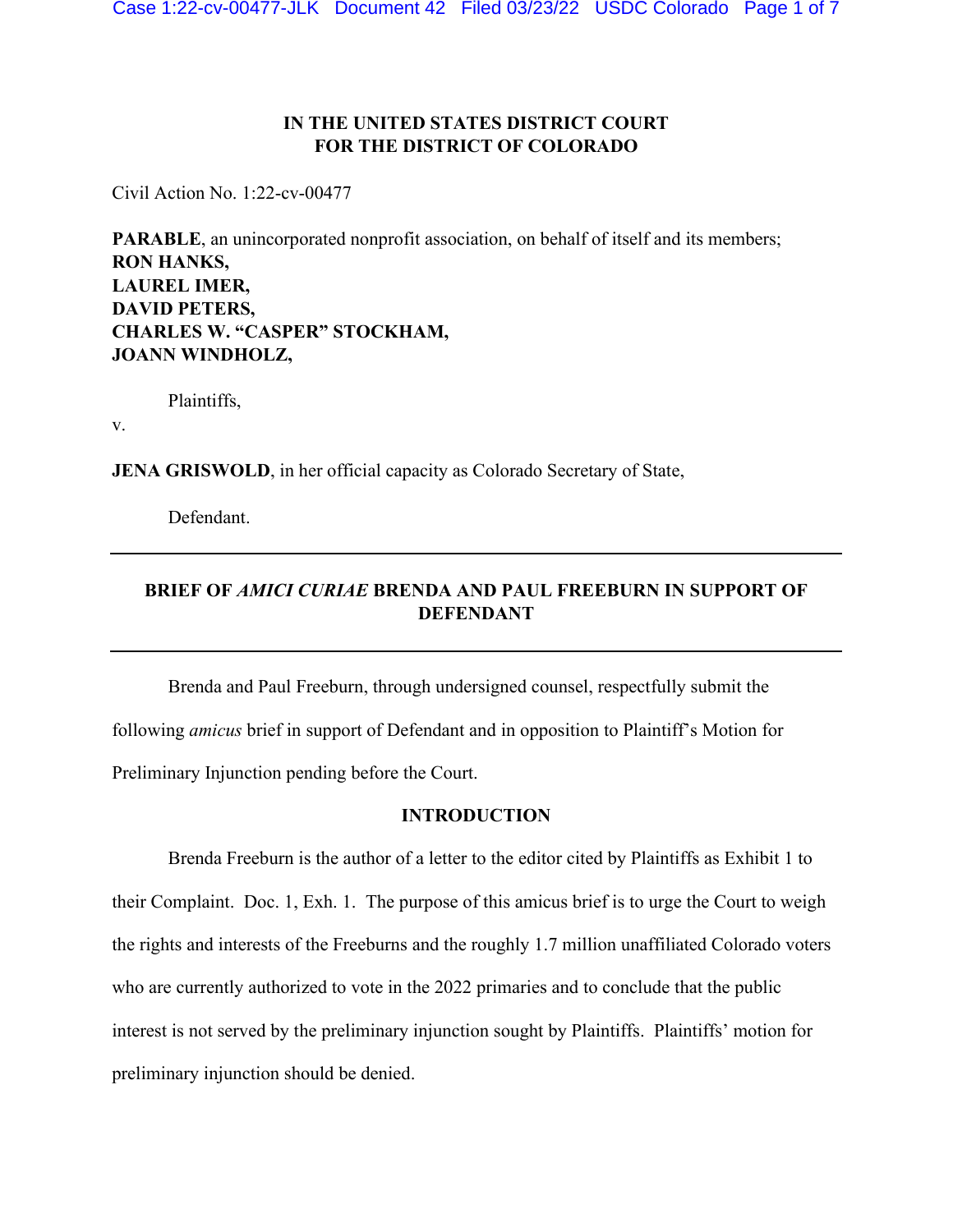The Freeburns are residents of Gunnison, Colorado. Prior to the passage of Proposition 108, Ms. Freeburn typically registered to vote as a Republican and Mr. Freeburn typically registered to vote as a Democrat. In 2017, the Freeburns registered as unaffiliated in reliance on the passage of Proposition 108. They have maintained their unaffiliated status since 2017.

Since the passage of Proposition 108, the Freeburns have voted in semi-open primary elections of one or the other major party as unaffiliated voters. As taxpaying citizens of Colorado, they enjoy their unaffiliated status, which allows them to vote in one of the major party semi-open primaries without being required to file with the state repeatedly to restore unaffiliated status.

The Freeburns are not party "raiders". They hold no motive other than their desire to exercise their legal right to vote in the upcoming primary. The Freeburns have been unaffiliated voters for five years since 2017. By contrast, Plaintiffs waited 5 months since the Republican State Central Committee voted not to opt out of a primary and voted to authorize litigation. *See*  Doc. 26, Stip. of Facts at ¶ 1. At this late hour, Plaintiffs request that this Court re-write Colorado statutory law and restructure the primary election process in ways that are wholly unclear. The consequences of overturning the statutes implementing Proposition 108 surely will be detrimental to the unaffiliated voters state-wide who rely on the existing process as enacted by Proposition 108.

Preliminary injunctions that upend the status quo are disfavored. Under the law governing preliminary injunctions, the Court should give great weight to the rights currently held by the Freeburns and other unaffiliated voters in determining whether a preliminary injunction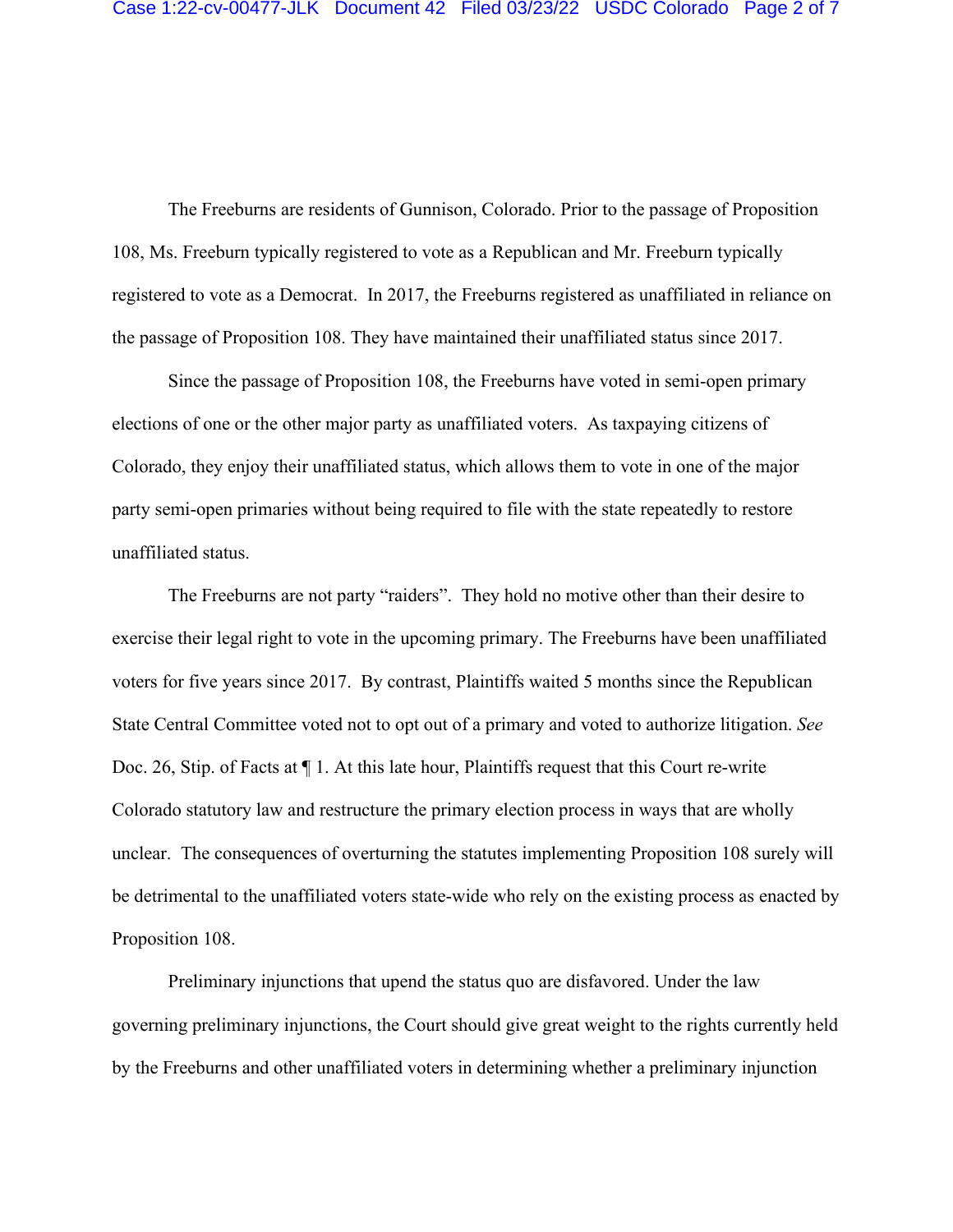#### Case 1:22-cv-00477-JLK Document 42 Filed 03/23/22 USDC Colorado Page 3 of 7

serves the public interest and protects the status quo. If Plaintiffs prevail on their motion, the Freeburns and many others will lose their rights to maintain unaffiliated status and vote in one of the 2022 primaries. At a minimum, there will be confusion and chaos among unaffiliated voters due to an 11th hour change in Colorado election law.

The public harm that an injunction would inflict on the 1.7 million unaffiliated Colorado voters including the Freeburns far outweighs Plaintiffs' interest in obtaining an injunction at this late date.

### **ARGUMENT**

The Republican State Central Committee *chose* not to opt out of a primary. It therefore *chose* to allow unaffiliated voters to participate in its primary. The Freeburns object to Plaintiff's request for the Court to interfere with the right of unaffiliated voters to participate in Colorado's semi-open primary elections.

1. The requested preliminary injunction is at odds with rights created by the procedure enacted by the State of Colorado and selected by the great majority of the Colorado Republican State Central Committee.

The parties stipulate that in September of 2021, the Colorado Republican Party's State Central Committee voted to hold a semi-open primary in 2022, and thus knowingly conveyed unaffiliated voters such as the Freeburns the right to help determine which Republican candidate will appear on the ballot in the general election. Doc. 26, Stip. of Facts at  $\mathbb{Z}$ . In light of that vote, the Freeburns obtained a right to vote in the Republican primary if they wished. "It has been repeatedly recognized that all qualified voters have a constitutionally protected right to vote and to have their votes counted". *Reynolds v. Sims*, 377 U.S. 533, 554 (1964) (citations omitted). The right to vote is regarded as a "fundamental political right,…preservative of all rights." *Yick*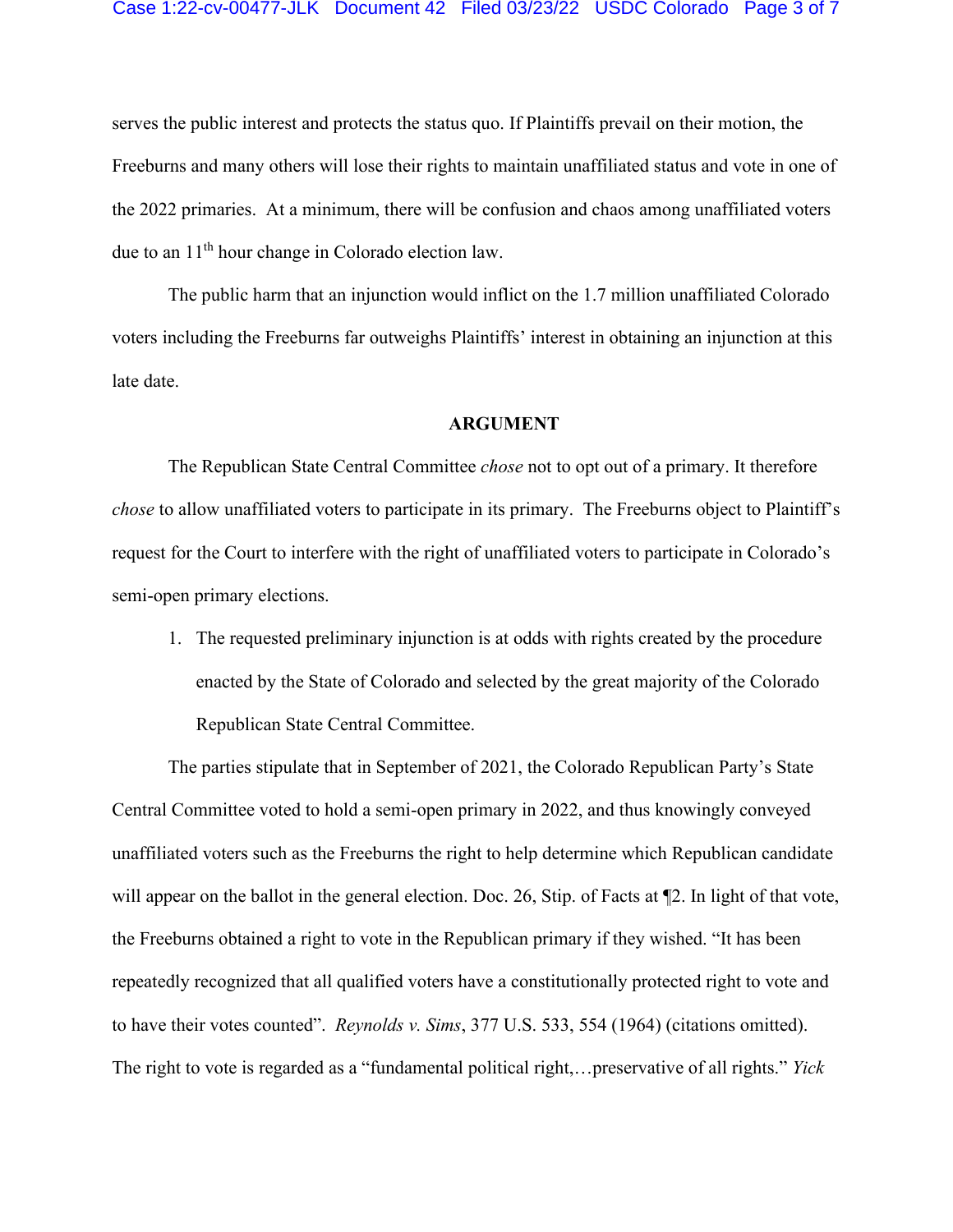*Wo v. Hopkins*, 118 U.S. 356, 370 (1886). "It is beyond cavil that 'voting is of the most fundamental significance under our constitutional structure.'" *Utah Republican Party v. Cox*, 892 F.3d 1066, 1076 (10th Cir. 2018) (quoting *Burdick v. Takushi*, 504 U.S. 428, 433 (1992)). Plaintiffs' party knowingly granted the Freeburns and similarly unaffiliated voters a right to vote in the Republican party primary. While they may disagree with the vote of their party, Plaintiffs cannot to overturn the vote through these proceedings.

Here, the statutes implementing Proposition 108, including those providing a political party with the choice to opt out of holding a primary, have been followed precisely as intended. "[W]hen the party's actions turn outwards to the actual nomination and election of an individual who will swear an oath not the protect the Party, but instead to the Constitution, and when the individual ultimately elected has the responsibility to represent all the residents in his or her district, the state acquires a manifest interest in that activity, and the party's interest in such activity must share the stage with the state's manifest interest." *Cox*, 892 F.3d at [1](#page-3-0)078.<sup>1</sup>

The vote of the members of the Colorado Republican Party's State Central Committee in September of 2021 was in essence a vote to turn their party's nomination process "outward" to include unaffiliated voters such as the Freeburns. Notwithstanding the decision of their party, Plaintiffs seek to disenfranchise the Freeburns and the scores of unaffiliated voters who similarly intend to vote in the 2022 primaries. The Plaintiffs' requested relief puts the Freeburns' fundamental right to participate in the political process squarely at risk.

<span id="page-3-0"></span><sup>1</sup> In a related challenge to the Utah statute at issue in *Cox*, the Utah District Court held a portion of the statute that required a party to allow unaffiliated voters to vote in its primary unconstitutional because it forced the party to associate with unaffiliated voters. *Utah Republican Party v. Herbert*, 144 F.Supp.3d 1263, 1271-1282 (D. Utah 2015). However, here there is no *forced* association at all. Here, the statutes implementing Proposition 108 permit a party to opt out of holding a semi-open primary and the Republican Party voted to not opt out.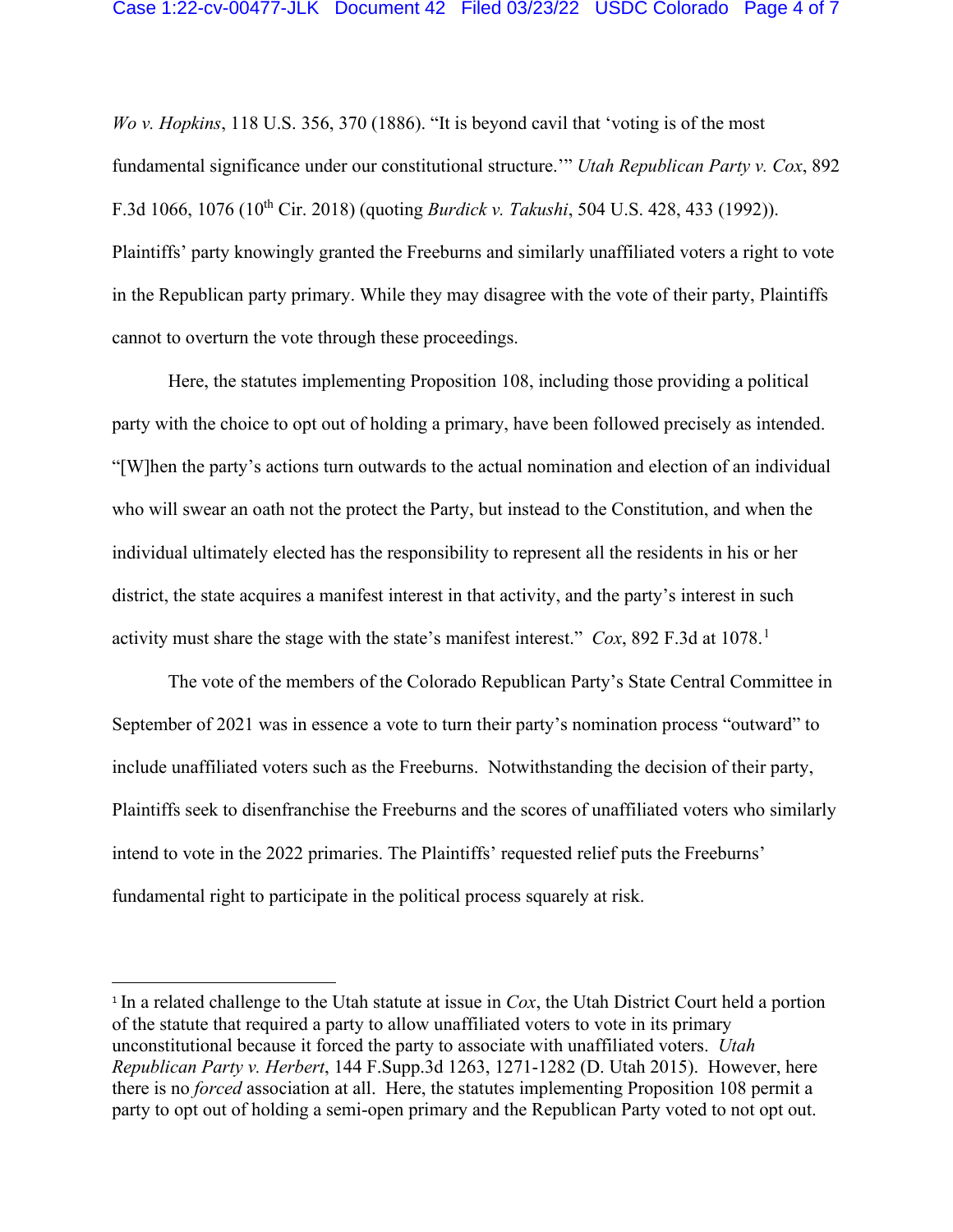2. The Freeburns' choice to vote in a party primary is itself an act of association that must be recognized.

Plaintiffs claim that their First Amendment right of association is violated by allowing unaffiliated voters to vote in semi-open primaries. It has been recognized that the act of casting a ballot in primary election may "constitute a form of association that is at least as important as the act of registering." *Clingman v. Beaver*, 544 U.S. 581, 600 (2005) (O'Connor, J., concurring). In her concurring opinion in *Clingman*, Justice O'Conner wrote that "[p]rimary voting is an episodic and sometimes isolated act of association, but it is a vitally important one and should be entitled to some level of constitutional protection." *Id*. at 602. Plaintiffs give no consideration to the other forms and degrees of party association implicated by the current statutory scheme.

Further, "anyone can join a political party merely by asking for the appropriate ballot at the appropriate a time." *Id*. at 591 (citing *California Democratic Party v. Jones,* 530 U.S. 567, 596 (2000)(Stevens, J., dissenting)). Prior to Proposition 108, the Freeburns would have been free to participate in the Republican primary by affiliating at the time they voted. Proposition 108 simply allows the Freeburns to participate without changing registered affiliation, alleviating the potential confusion and administrative burden on the voters and the State created by the unnecessary switching of registered affiliation status of voters that prefer to maintain unaffiliated status.

When viewed in this light, the Freeburns' vote in the 2022 Republican primary is itself an act of association that the Court can and should consider when determining whether Plaintiffs are entitled to a preliminary injunction.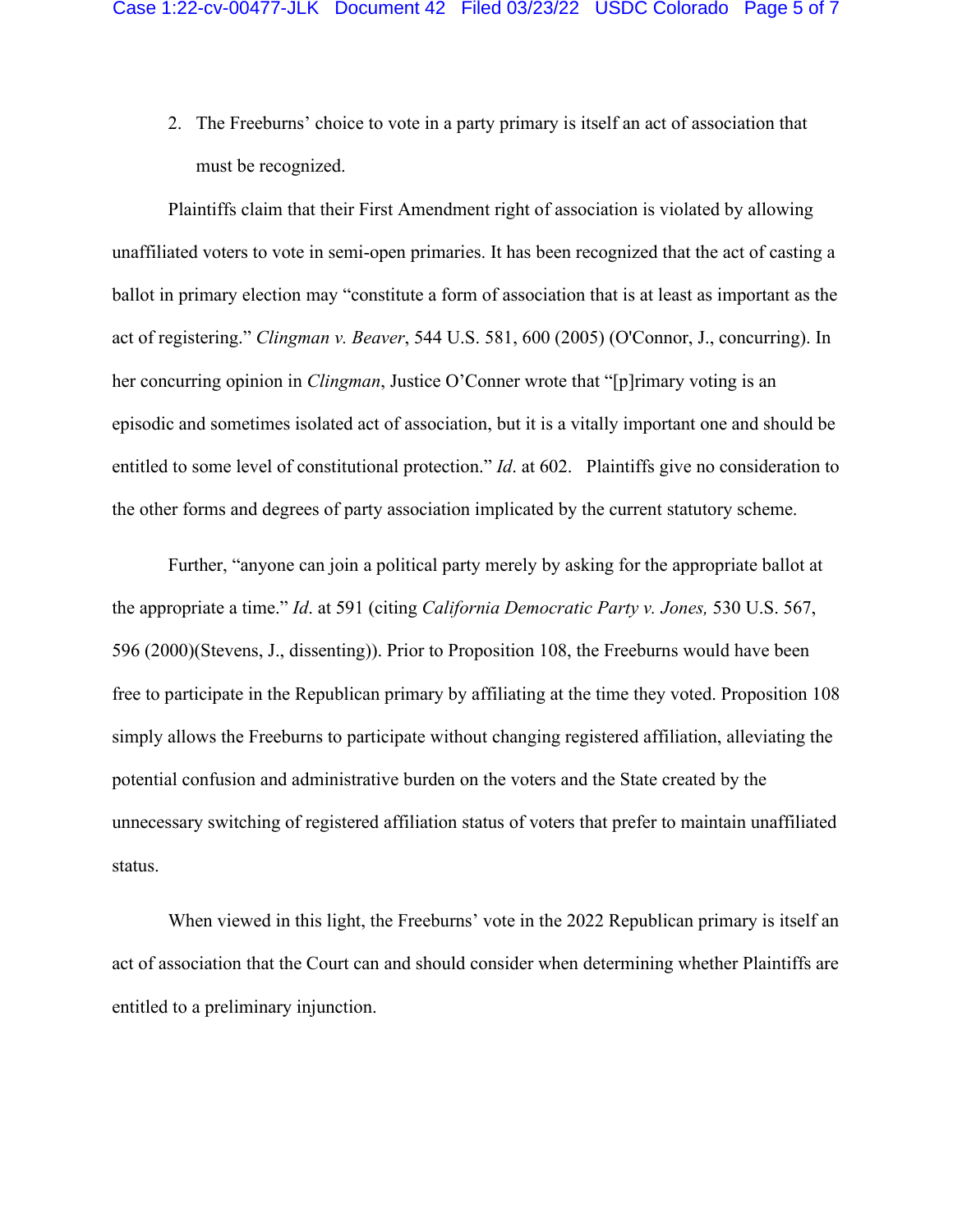3. The requested preliminary injunction is adverse to the public interest.

In order to grant Plaintiffs' motion for preliminary injunction, the Court must find among other things that that the injunction isn't "adverse to the public interest." *Beltronics USA, Inc. v. Midwest Inventory Distrib., LLC*, 562 F.3d 1067, 1070 (10th Cir. 2009); *Free the Nipple-Fort Collins v. City of Fort Collins, Colorado*, 916 F.3d 792, 797 (10th Cir. 2019). A preliminary injunction is heavily disfavored where it upends the status quo. *Free the Nipple-Fort Collins*, 916 F.3d at 797.

It would be squarely against the public interest to potentially disenfranchise approximately 1.7 million Colorado voters. At a minimum, a preliminary injunction would throw the 2022 primary into chaos when it comes to the participation of currently unaffiliated voters and whether and how they are able to participate in the primaries. To preserve the Freeburns' right to vote in the 2022 primaries as unaffiliated voters is to preserve the status quo.

The Freeburns have relied on Proposition 108 since its passage in 2016 to vote in Colorado's semi-open primaries as unaffiliated voters. Their right to vote in the 2022 Republican Primary was confirmed when the party voted to hold a primary. Their reliance is well founded and should be recognized as the Court weighs whether to grant a preliminary injunction.

The Freeburns respectfully urge the Court to weigh the harm to them and similarly situated unaffiliated voters if a preliminary injunction issued and to deny Plaintiffs' motion.

Respectfully submitted this 23rd day of March, 2022.

### **SAGAL LAW, LLC**

*s/ Roger Sagal*  Roger Sagal Sagal Law, LLC 241 S. Elizabeth Street P.O. Box 1168